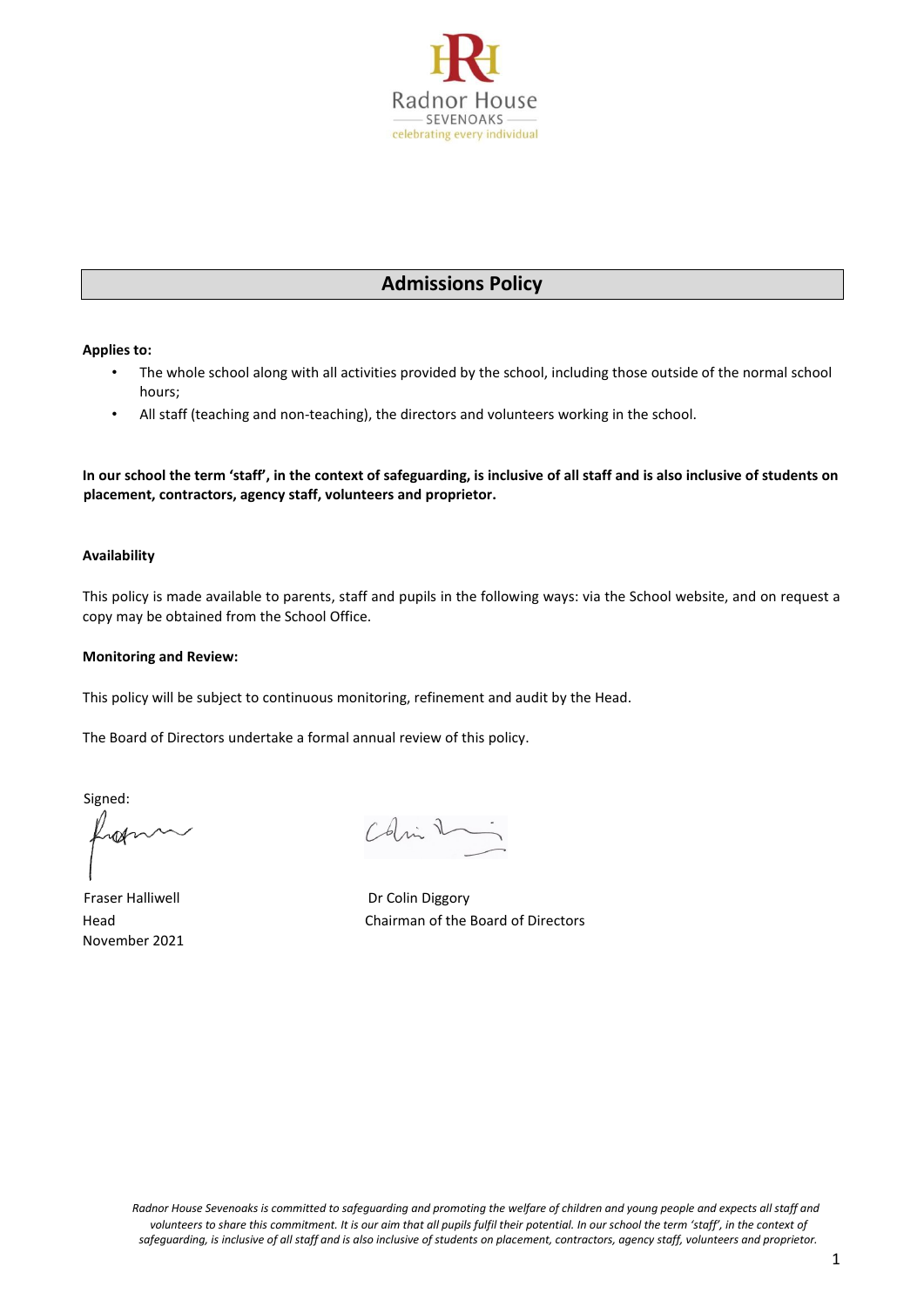## **1 Introduction**

- 1.1 Radnor House Sevenoaks is a selective co-educational independent school catering for boys and girls from Nursery to age 18. Entry to the school is by assessment, and in coming to a final decision on entry the Head, together with the appropriate senior leadership, will take other factors into consideration.
- 1.2 No child is refused entry on the grounds of race, ethnicity, gender, religion or sexual orientation. For children with SEND and/or EAL, please see sections 9 and 10 below.
- 1.3 Prior to admission parents may visit the school, meet the Head or a member of the senior leadership of the school to discuss our entrance procedures and requirements. For entrance to the EYFS, parents will meet with the Head of the Preschool or a senior member of staff. For entrance to Year 1 and above, following this meeting an assessment day will be organised.
- 1.4 Parents are able to register their interest and their child may participate in any interviews and/or assessments by completing a Registration Form and paying a fee of £100.

## **2 Entrance Procedures: The Nursery, and the Preparatory School**

## *The Nursery*

- 2.1 Children start Nursery in the term they turn 2 years old. We aim to have a balanced intake of boys and girls in order to offer the best experience for each child.
- 2.2 Prior to admission, parents are invited to come and discuss their child and his/her entry to the Nursery with the Head of Preschool. Parents will be asked about their child's general development and any identified special needs prior to a place being offered. If appropriate, a formal offer of a place will be made after this meeting. Parents will meet Nursery staff and have a tour of the area and the school with the Head of Preschool.
- 2.3 We expect children to have basic toilet training, however staff are aware that children entering our Nursery are not always completely reliable in that respect.

# *The Preparatory (Prep) School*

- 2.4 Each child seeking admission will undergo a range of assessments which are designed to identify (a) their current academic progress and (b) their willingness to engage in the tasks. The assessment days are tailored to parents' convenience and can take place at any time of the academic year. Your son/daughter will join the correct age group and participate in normal activities for the day.
- 2.5 Pupils wishing to join Years Rec 3 will be subject to an informal assessment undertaken by the Head of the Prep School or a senior member of staff. In this assessment pupils will be observed undertaking a range of classroom and playground activities. This will include some reading, writing and mathematics activities. Emphasis will also be placed on interaction and behaviour with other pupils and teachers. Applicants will be observed during outside play and each applicant will have the opportunity for an individual interview. Places will be offered subject to their suitability within the existing class. Pupils applying to join Years 4-6 will be required to complete an online standardised assessment for verbal reasoning, quantitative, and non-verbal skills as well as a Creative Writing task.
- 2.6 The expectation is that pupils will have a reading age at least on a par with their chronological age and that their general attainment is at or above the national average. The entry procedure for the Prep school consists of the entrance outlined above, plus a confidential report from the child's current school giving information about behaviour, motivation, baseline scores and assessment in the core subjects.

## **3 Entrance Procedures: Senior School (Years 7 to 11)**

3.1 Entry to Years 7 and 9 at the ages of 11 and 13 respectively is based on a range of evidence of the pupil's attitude and ability. We are mindful that each Primary school and Preparatory School works in a slightly different way and we are keen to enable every pupil to exhibit their skills. The entrance procedure to Radnor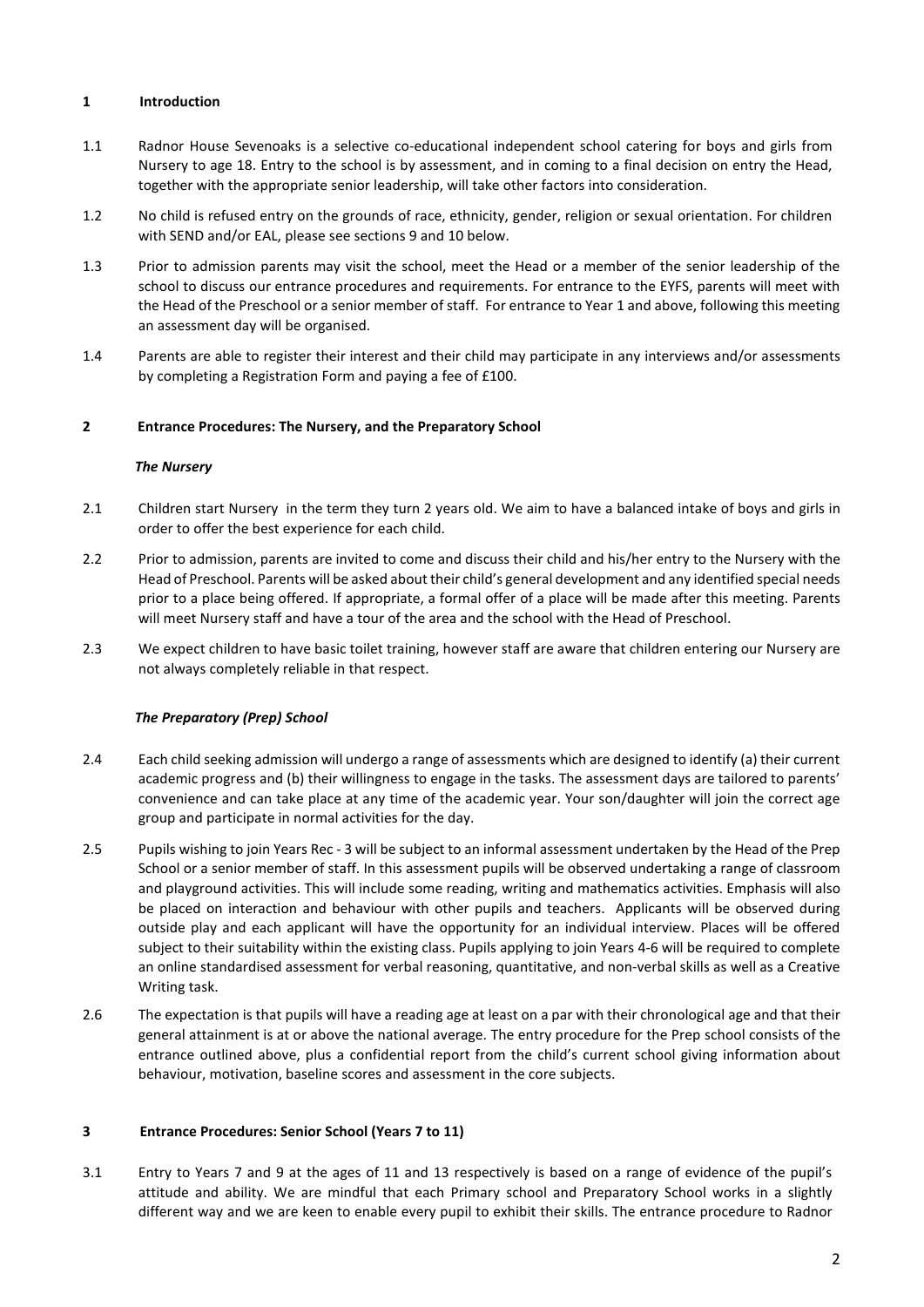House Sevenoaks is therefore straightforward and accessible to all pupils whether they are joining us from a state school, independent school or from overseas.

- 3.2 The entrance procedure In Years 7 to 11 is as follows:
	- A 90 minute computer-based test which is made up of English, Maths and non-verbal reasoning questions
	- A half an hour creative writing paper
	- A confidential report from the pupil's current school giving information related to behaviour, motivation, strengths and baseline scores.
	- An interview with a member of the Senior Leadership Team.
- 3.4 Following the assessments and interview, candidates will be made an unconditional offer.
- 3.5 Past papers are not available for the entrance tests. Completed examination scripts will remain the property of Radnor House Sevenoaks and will not be released. Radnor House Sevenoaks does not use Common Entrance papers for entry purposes.
- 3.6 As part of the procedures outlined above, all pupils are invited to a personal interview with the Head or member of the Senior Leadership Team on the day of the entrance examination. This will offer them the opportunity to celebrate their achievements to date, whilst enabling them to illustrate their many skills other than the academic. Once the registration form has been submitted, the Admissions Registrar will confirm their application and provide dates for the entrance examination.
- 3.7 Places at Radnor House Sevenoaks are offered on completion of a successful interview, satisfactory performance in the entrance examinations and a positive reference from the pupil's current school.

## **4 Sixth Form**

- 4.1 Entry to the Sixth Form is by interview and achievement at GCSE level. The minimum entry requirement is six Grade 9 to Grade 5 passes at GCSE with a minimum of Grade 7 in chosen A Level subjects. Commitment and high standards of behaviour will also be a pre‐requisite for entry.
- 4.2 The academic curriculum is supplemented by a rich and varied enrichment programme to equip every pupil with the skills to make them stand out in the crowd when applying for a place at University or entering the world of work.
- 4.3 The school will advise on Sixth Form courses and Higher Education options and is always delighted to arrange individual interviews with parents and pupils to discuss options in our Sixth Form and beyond.

## **5 Scholarships and Bursaries**

5.1 Radnor House Sevenoaks offers a range of Academic, Art, Drama, Music, Sport and All-Rounder scholarships for entry into Year 4, Year 7, Year 9 and the Sixth Form. Scholars participate in an engaging enrichment programme and may receive a fee discount typically worth 10%. This may, in exceptional circumstances, be increased through the award of an Outstanding Scholarship at the discretion of the Admissions Committee. In addition, a limited number of means-tested bursaries worth up to 50% of the tuition fee, are also available but only after a scholarship has been awarded.

Scholarships are available at Year 4 in the Prep School and at Year 7 and 9 entry into the Senior School or at the transition to Year 9 or Sixth Form. Scholarships are not awarded at any other point in a child's educational journey through Radnor House.

All internal Year 6 pupils progressing from the Radnor House Sevenoaks Prep School will sit the normal Year 7 entrance examination and interview. Scholarship applications for internal Year 6 pupils, currently attending the Radnor House Prep School, should be submitted in the same way as external applicants.

All pupils applying for entry at Year 4, Year 7 (including internal pupils), Year 9 or Sixth Form are automatically considered for an academic scholarship. Academic scholarships are only available upon entry to Radnor House Sevenoaks Senior School and will not be reassessed after entry.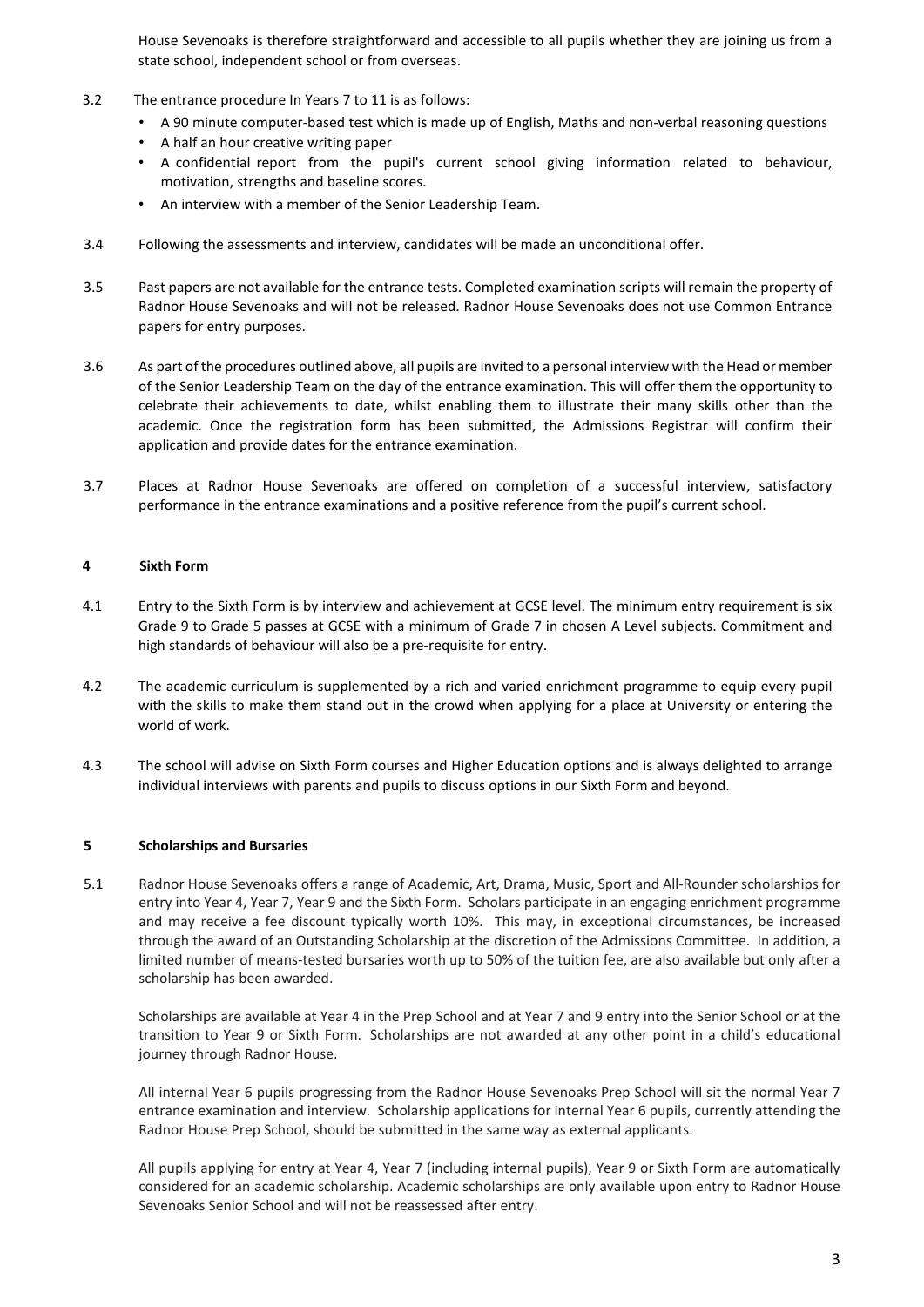The school offers a range of additional scholarships in the Senior School in Art, Drama, Music and Sport. Candidates may hold a maximum of one scholarship. We know that pupils continue to develop as they move through Senior School and so these scholarships are also available for internal candidates at Year 9 and Sixth Form.

For those pupils who are already in possession of a scholarship and continue to make significant and rapid development in their area of interest there is also the opportunity to apply for an enhanced Outstanding Scholarship at Year 7, Year 9 and Sixth Form. Internal candidates should apply in the same way, as outlined on the following pages.

5.2 Limited bursary assistance may be available in exceptional circumstances, usually to provide short-term help when parental circumstances change. Resources are not available to fund long-term or substantial levels of financial support. All enquiries about bursaries should be made to the Head in the first instance.

Additional bursary funding may be provided by the Radnor Charitable Trust (RCT). Applications in the first instance are made by completing a Statement of Financial Circumstances form, after speaking first to the Head. The trustees of the RCT consider each application on an individual basis and awards are made in writing to the applicant following the successful completion of the admissions procedure.

## **6 References**

- 6.1 Radnor House Sevenoaks aims to educate pupils who have a commitment to their work and will benefit from the structures operating at the school. For the benefit of all pupils at Radnor House Sevenoaks, those who have a poor attendance, behaviour or motivation record will not be considered for a place. A reference for each pupil seeking admission will be sought from the current school. This will be in the format of a questionnaire that will be simple for the school to complete but will give specific information enabling Radnor House Sevenoaks to make judgments.
- 6.2 We are mindful that some parents will not wish us to formally contact their child's school at an early stage and therefore, as an alternative to the reference request, the latest copy of the child's written report will be acceptable.
- 6.3 The previous overall achievement of each pupil will be taken into consideration. Educational attainment data will be reviewed and parents can supplement the application form with details of school activities, hobbies, sports clubs and achievements etc.

## **7 Interview**

- 7.1 We know that some pupils at a very young age may underperform in written examinations and therefore we place great emphasis on the personal interview. Each applicant will be invited into Radnor House Sevenoaks for a meeting with one of our Senior Leadership Team. This will be an opportunity for pupils to demonstrate their commitment to our values and share their strengths whilst undertaking some practical tasks.
- 7.2 It is important for all candidates to perform well in the interview process as we consider it of equal importance to the written papers.

## **8 Pupils attending Radnor House Sevenoaks**

- 8.1 Radnor House Sevenoaks is one school, comprising Preschool, Prep and Secondary. Once a pupil has been admitted into any year at the school, we expect them to progress right through to the end of Sixth Form education. If a pupil is unable to cope with academic demands despite interventions and support, then parents will be consulted in a timely manner to consider if a transition to Year 7 or Sixth Form is in the child's best interest.
- 8.2 This removes the stress many parents and pupils experience when they are expected to jump through repeated entrance examination hurdles at various stages of their school career.
- 8.3 The final decision on admission rests with the Head of Radnor House Sevenoaks.